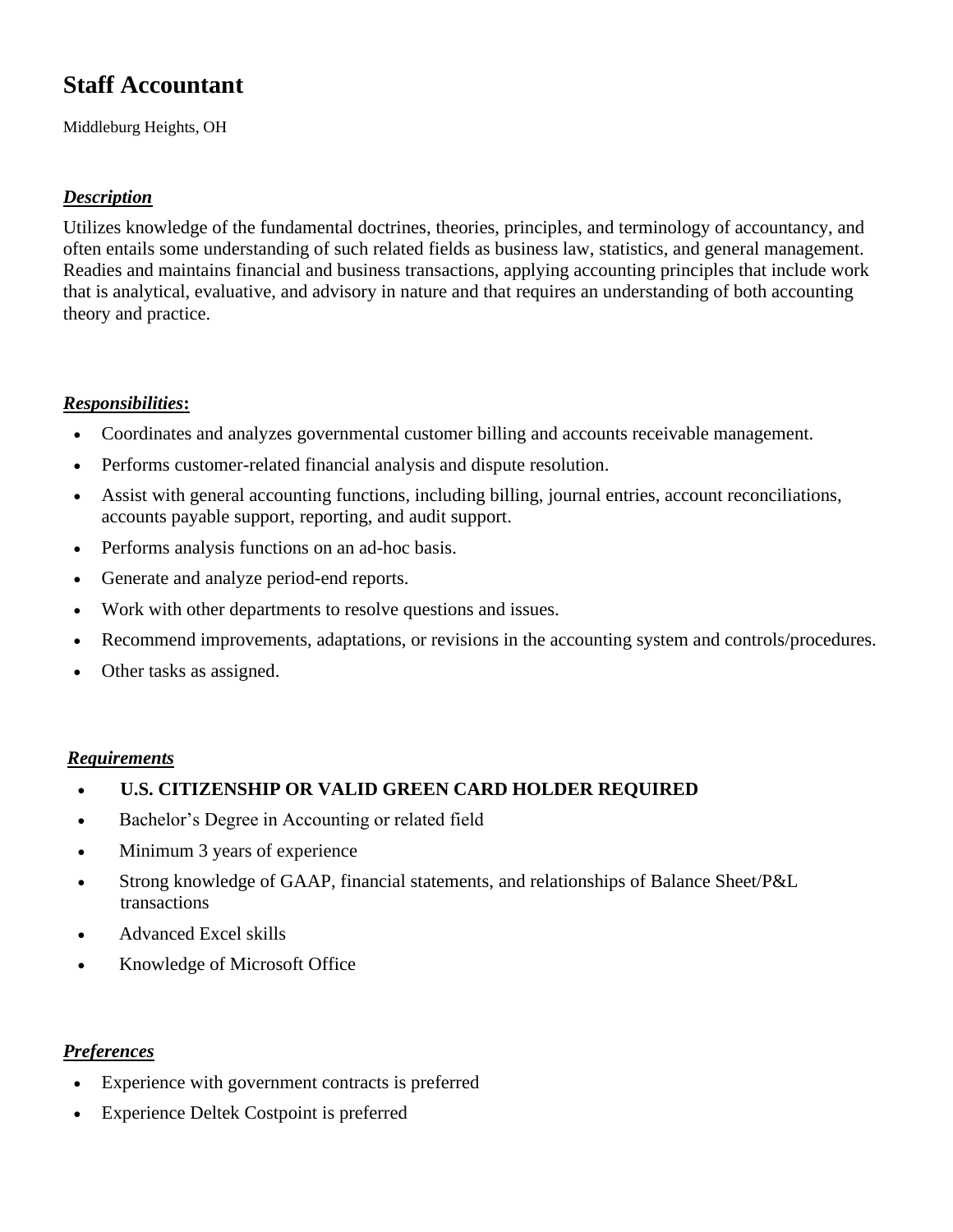### *About Us*

ZIN Technologies, Inc. is an award-winning AS 9100 registered small disadvantaged business (SDB) headquartered in Northeast Ohio. Established in 1957, ZIN is a leader in providing advanced engineering services and product development solutions for NASA, DoD and private industry.

ZIN provides full lifecycle development of aerospace systems including: design, development, engineering, integration, test, evaluation, orbital operations, systems modeling, simulation, verification, and validation. The flight hardware lifecycle spans concept definition, design, development, fabrication, verification, integration, launch, operations, and data processing.

We offer expertise in multi-discipline engineering, system and product development, production, and research and technology development. ZIN'S engineering capabilities include: systems, mechanical, electrical, fluids, propulsion, structural, thermal, integration and test.

ZIN has a strong heritage in the areas of Space Operations including: payload operations, space communications, navigation and network reconfigurable testbed. ZIN supports exploration systems (ORION, SLS, ISS, commercial vehicles) and space technologies (advanced communications, power, propulsion, cryogenics).

Our award-winning 200+ person organization consists of scientists, engineers, designers, and technicians. ZIN employs an integrated performance-based management approach, providing experienced people, proven processes and tools and exceptional cost, schedule, and technical performance while identifying and managing program and project risks.

Offering Unsurpassed Product, Process and Service:

- Prime contractor
- Sub-contractor
- Product manufacturer
- Value-added service provider

## *Company Benefits and Programs*

In addition to competitive salaries, ZIN offers excellent benefits to our associates, including medical, vision, and dental insurance; short- and long-term disability; life insurance; paid leave and paid holidays; 401(k) retirement plan (immediate vesting); education and training reimbursement; professional development opportunities; employee assistance program; flexible spending plans; credit union membership; and direct deposit.

As a federal contractor, ZIN Technologies strives to comply with all applicable customer, federal, state, and local requirements, up to, and including, COVID-19 vaccine regulations. ZIN Technologies may require its employees to obtain full COVID-19 vaccination, provide proof of vaccination status as a condition of employment, provide documentation to substantiate a valid exemption, as defined by law, and/or comply with all safety protocols related to COVID testing, mask wearing, and physical distancing while in covered contractor workplaces.

## **ZIN-Technologies, Inc. is an Equal Employment Opportunity Employer**